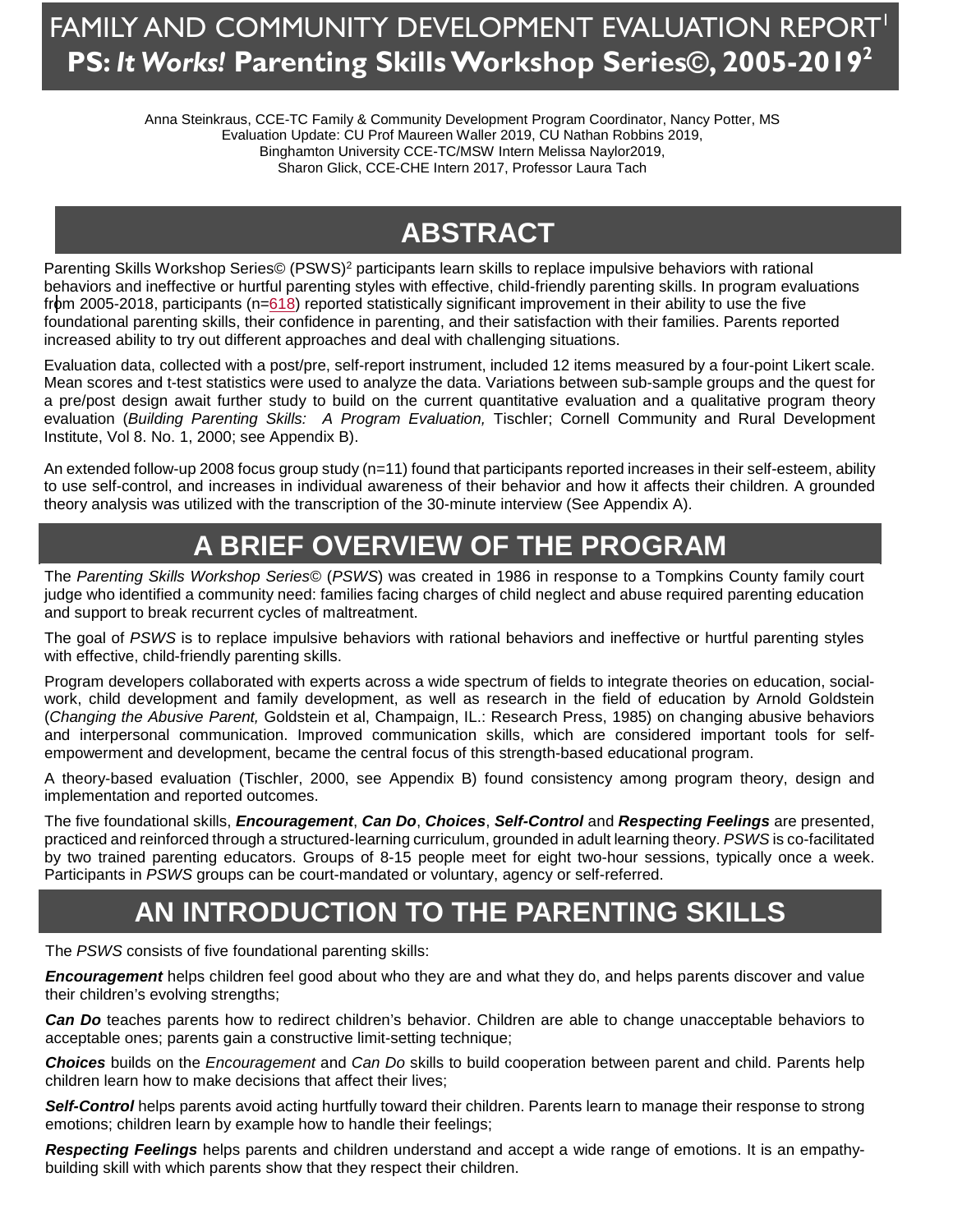## **[P](#page-8-1)SWS IN CONTEXT: TRENDS IN CHILD ABUSE/neglect**

Nationally, individual reports of child maltreatment decreased by 18% between 1995 and 2011 (Children's Bureau, 2012). Since 2010, however, the national estimates of victims have fluctuated, actually increasing by about 1% from 2010 to 2014 (Children's Bureau, 2014). A similar trend is present in New York State where the number of victims of child maltreatment fell from 75,784 in 2003 to 72,625 in 2011, but then increased from 2013 to 2014 (Children's Bureau, 2012, 2014). Furthermore, in Tompkins County, while the number of indicated reports of child maltreatment also has overall been on the decline since 2005, from 2011 to 2015 there was a 7.8% increase in the indicated reports of child abuse and maltreatment (Data USA, n.d.). According to Finkelhor and Jones (2006), changes in demography, fertility, and abortion legalization contributed to declines in child maltreatment. Specific components of parent trainings have also been found to facilitate positive changes in the behavior of both parents and children (Kaminski et al., 2008). Therefore, while parenting programs are not the only factor that has contributed to these recent declines, they seem to have played a role in successfully reducing the prevalence of child maltreatment.

### **Tompkins County, 2007-2018**



Child Abuse/Maltreatment - Children/Youth in Indicated Reports of Abuse/Maltreatment rate/1,000 children/youth ages 0-17 years

### **New York State, 2007-2018**



Child Abuse/Maltreatment - Children/Youth in Indicated Reports of Abuse/Maltreatment rate/1,000 children/youth ages 0-17 years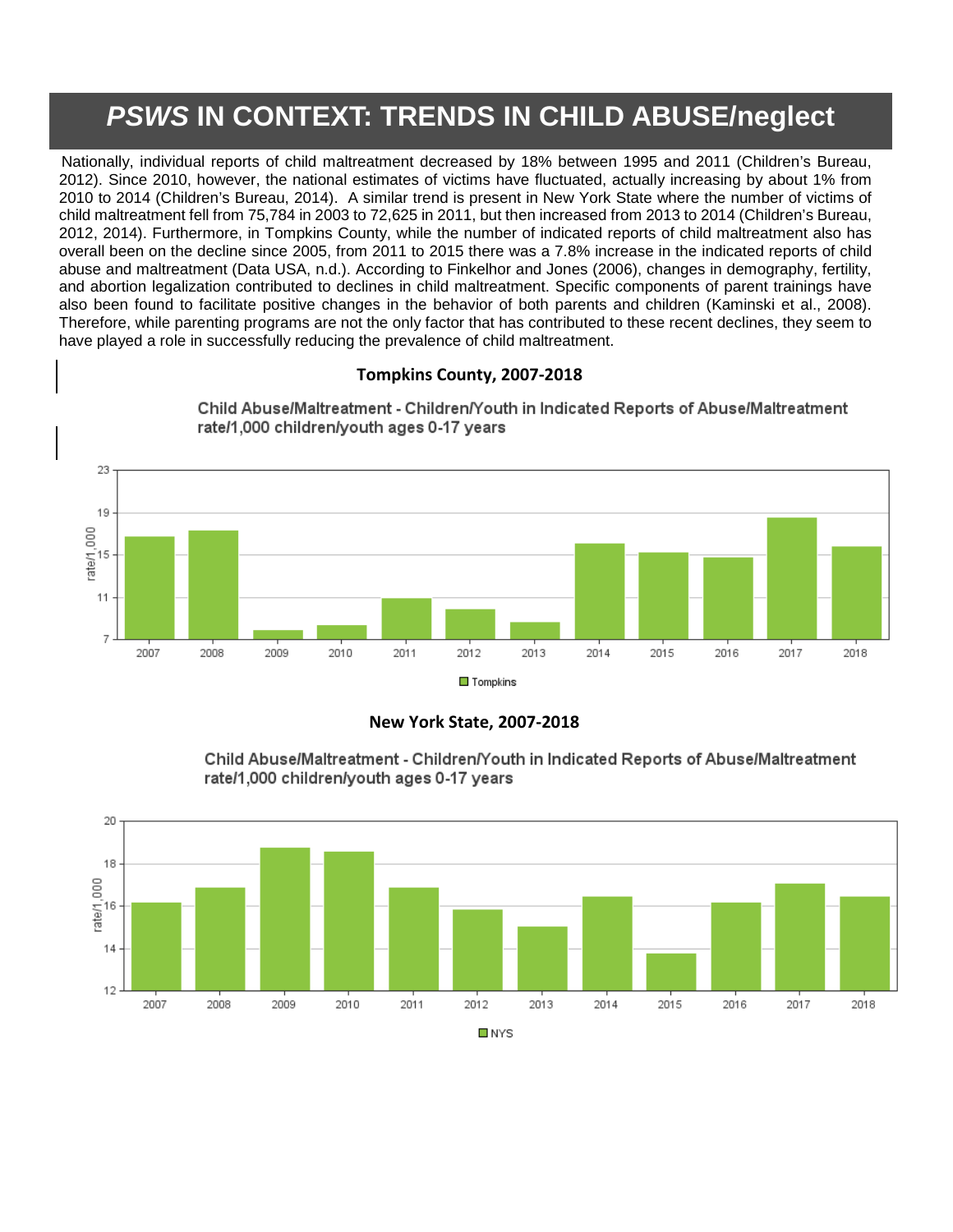## **Literature Review**

Parenting behaviors currently are regarded as strong predictors of child outcomes (Barth, 2009; Chaffin et al., 2001; Fennell et al., 1998). Multiple assessments of parent training programs have found that interventions aimed at preventing child maltreatment have yielded positive results in decreasing maladaptive parenting behaviors (Byrne et al., 2013; Fennell et al., 1998; Serketich et al., 1996). Research has established that parents who take part in these programs, whether voluntarily or due to a court-issued mandate, exhibit more nurturing parenting attitudes upon program completion (Byrne et al., 2013; Serketich et al., 1996). Furthermore, programs utilizing a more hands-on approach in actively coaching parents toward the use positive parenting skills are considered more effective than those solely relying on parent education as a means of facilitating the transition (Barth, 2009; Chaffin et al., 2001).

Parents who are involved in some type of parenting skill training program are more equipped to respond to their children's' needs, also leading to improvements in child outcomes (Byrne et al., 2013; Letarte et al., 2010; Serketich et al., 1996). Studies also have shown that parent training programs commonly are associated with both the prevention and improvement of early childhood behavioral problems (Barth, 2009; Fennell et al., 1998; Kaminski et al., 2008). Additionally parents have observed fewer and less frequent disruptive behaviors in their children after completing their respective programs (Letarte et al., 2010). This is likely due to the fact that parents who participate grow to have more positive perceptions of their children and become less potentially abusive towards them (Byrne et al., 2013; Kaminski et al., 2008). Such effects of parenting programs on the externalizing behaviors may also help reduce the larger social costs of child abuse and neglect (Barth, 2009; Mihalopoulos et al., 2007).

## **STUDY SAMPLE**

**2019 UPDATE**

The study analyzed data collected from the *Parenting Skills Workshop Series* from 2005 through 2019. Data from four series, a total of 21 people, were collected in 2005. The number of participants in 2006, 2007, 2008, and 2009 were 38, 73, 36, and 59 respectively. The number of participants in 2010, 2011, and 2012 were 30, 50, and 45 respectively. In 2013, data was collected from 52 participants in five series and in 2014, there were 50 participants from five series. In 2015, data was collected from 32 participants in four series, and in 2016, there were 28 participants from four series. In 2017, there were 27 participants from four series. In 2018, there were 35 participants from five series. In 2019, there were 49 participants from six series.

In 2019, the sample included a total of 618 participants. Of the 618 in the sample, 76% identified themselves as "White", 4% as "Asian", 6% as "Black/African American", 2% as "Multi-racial", 3% as "Hispanic", and 2% as "Native-American". 6% did not identify race. Of the 618 participants, 326 were women, 190 men; 18 others did not specify gender. These percentages are similar to the racial/ethnic demographics for Tompkins County. Both mandated and voluntary participants attended the workshops. From 2005 to 2019, data collected on mandated status revealed that 211 of 618 participants were mandated, 308 were not mandated, and 99 chose not to respond.

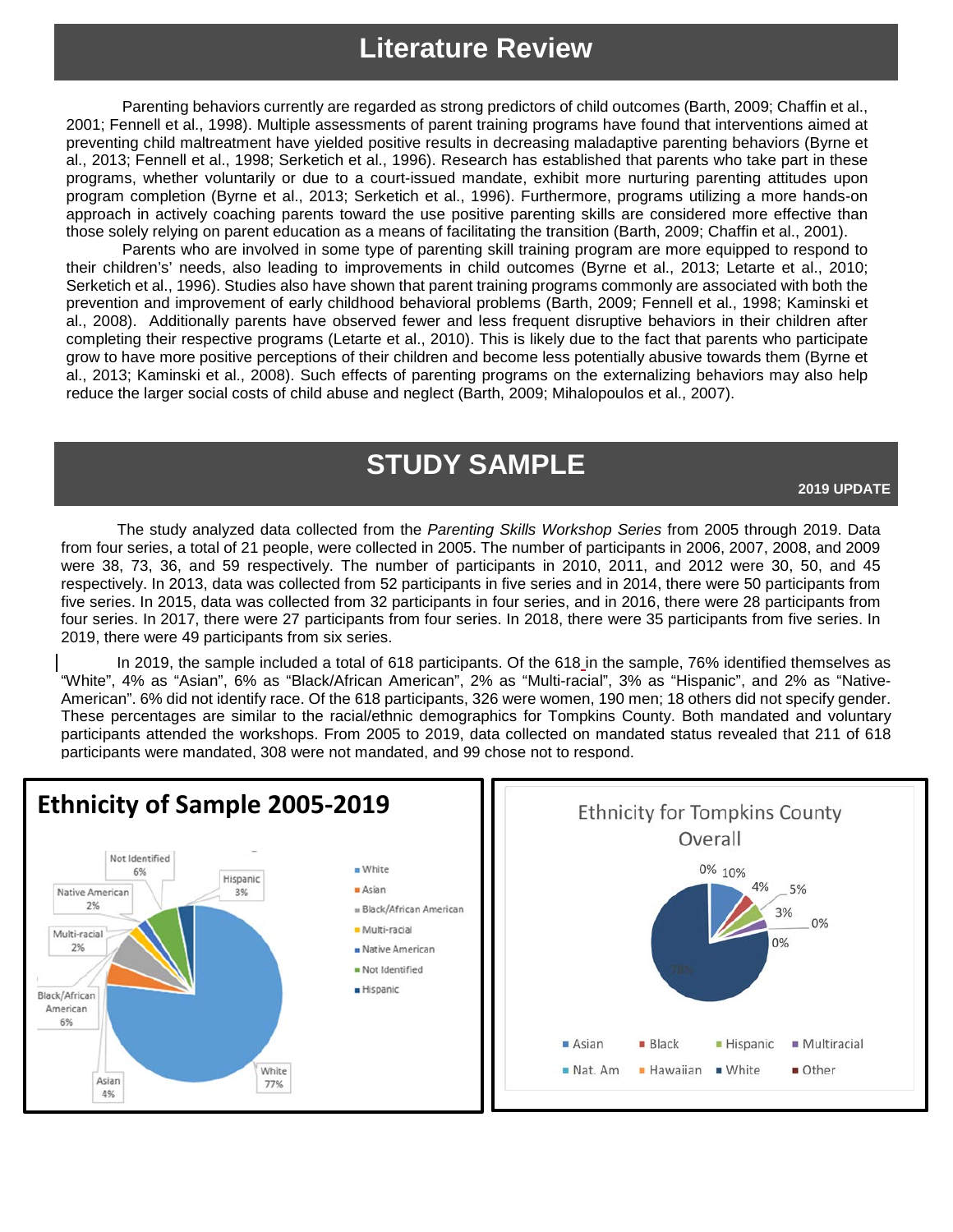

1. This evaluation project was made possible with assistance from June Mead, Francoise Vermeylen, Lydia Ma, David Filiberto, Monica Hargraves, CU Prof Maureen Waller, multiple Cornell students and Masters of Social Work interns. 2. Parenting Skills Workshop Series: A Manual for Parent Educators©, Bailey, Perkins, and Wilkins; Cornell Cooperative

Extension, 1995.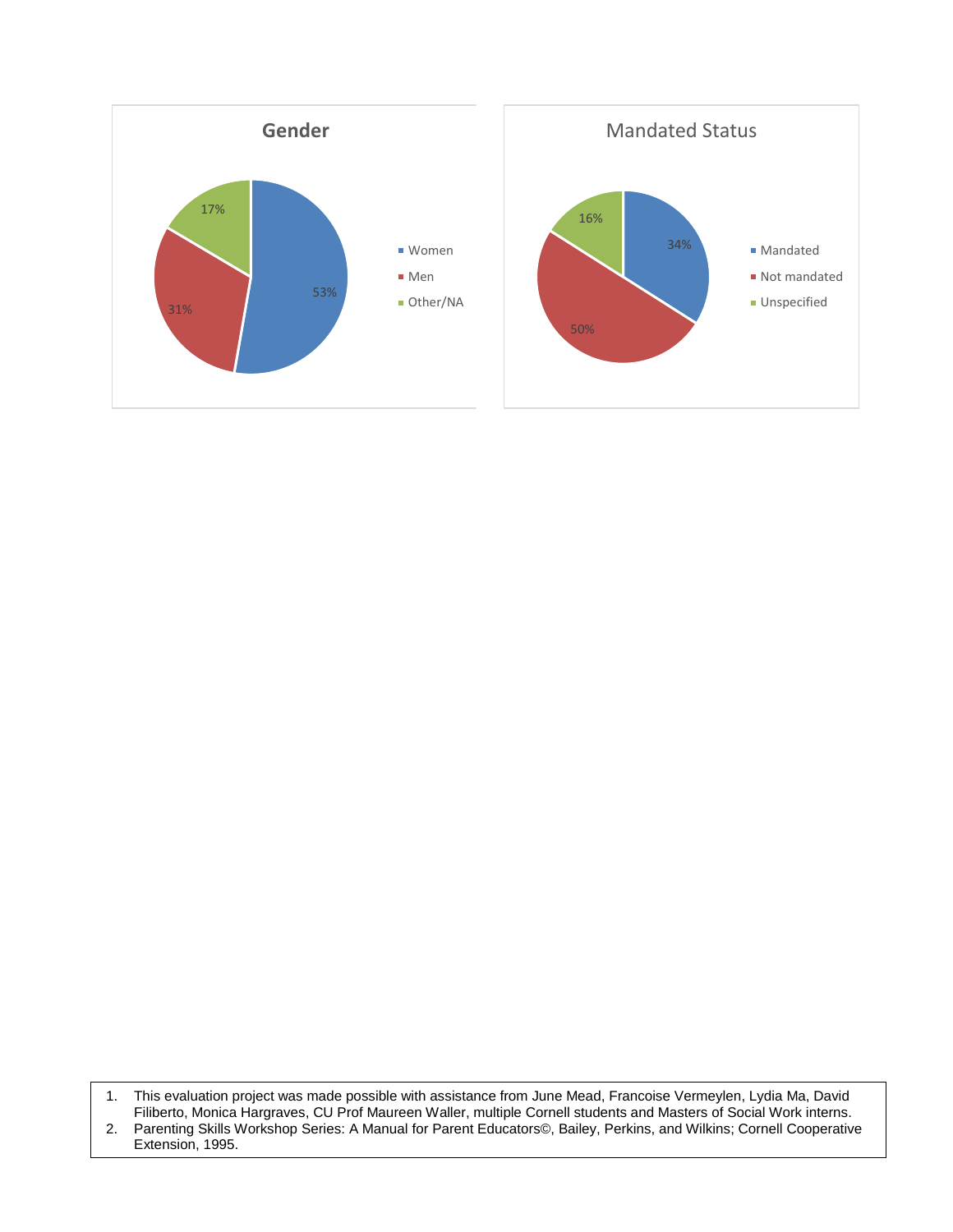## **EVALUATION DESIGN AND METHODOLOGY**

In 2005, program administrators developed a mixed-method evaluation design to evaluate the efficacy of *PSWS*, which includes:

- A quantitative component to measure knowledge, skill, and behavior changes reported by the participants after they complete the workshop series;
- A qualitative component with open-ended verbal and written feedback from participants to assess their learning and application at the end of the eight sessions.

Data collected from 58 series from 2005 through 2019 were included in this study. The curriculum, teaching format and evaluation tools were uniform. Of note is that data on mandated status was not collected until 2007. In most cases, the same two parenting educators facilitated the 8 sessions, with 20 individuals facilitating during the time of the study.

At the end of the eight sessions, individual, written retrospective post/pre surveys were completed. A group interview also was conducted. The *PSWS*  co-facilitators were not present during these interviews or during the survey completion. Each individual survey was coded and then data entered into a database. Quantitative data from the parenting skills and attitudes survey was analyzed in Excel by gender, ethnicity, and mandated status as variables for statistically significant differences.

To assess the level of change researchers calculated the mean differences between *before* and *after* ratings for all participants, for each question. Paired samples t-tests were calculated to determine the significance of observed differences.

## **SURVEY QUESTIONS**

Participants rated their ability to:

- 1. *Try out different approaches*
- 2. *Deal with challenging situations*
- 3. *Use encouragement*
- 4. *Use can do*
- 5. *Use choices*
- 6. *Use self-control, identify "body messages*"
- 7. *Use self-control, use "choosing a way"*
- 8. *Use respecting feelings*
- 9. *How confident are you about parenting?*
- 10. *How big an issue are conflicts in your family?*
- 11. *How satisfied are you with your family?*
- 12. *How positive do you feel about yourself as a parent?*

 The PSWS manual and evaluation report can be found at: http://www.parenting.cit.cornell.edu/pp\_psws.html

### **SURVEY RATING**

The surveys consisted of 12 items relating to skill acquisition measuring a *before* and an *after* score for comparison. Participants were asked to rate their ability along a four-point scale.

Illustrations were used on the survey to help address literacy issues. For example:

Questions 1-8 were rated from *not good, neutral, pretty good,* to *great*.

Question 9 was rated from *not very, some, confident,* to *very.*

Question 10 was rated from *not an issue, a little, big issue,* to *very big.*

Question 11 was rated from *not very, some, satisfied,* to *very.*





1. Not very





2. Neutral

3. Pretty good

4. Great!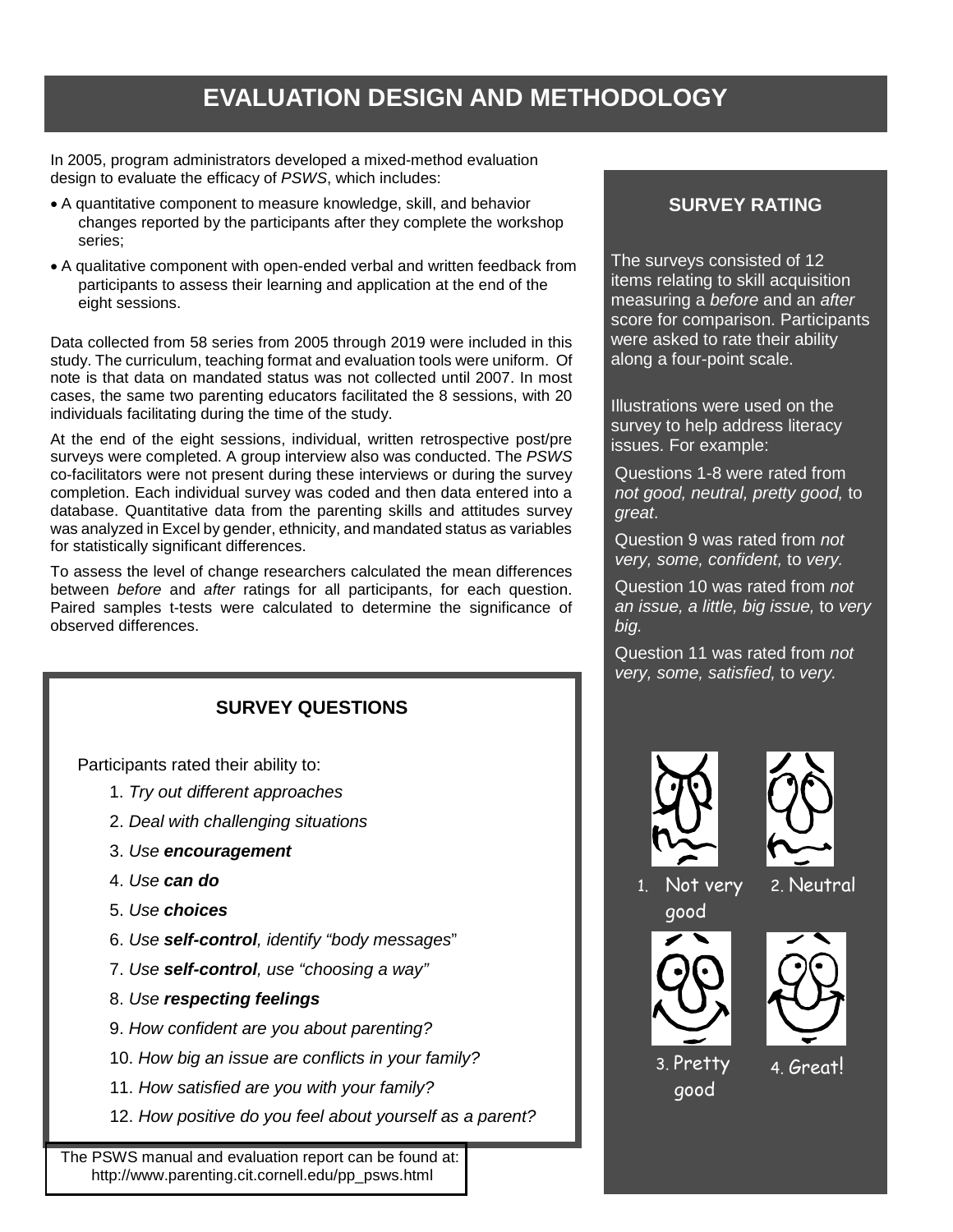## **RESULTS**

The chart provides a graphic representation of the before and after mean scores. For all items tested, participants reported feeling "pretty good" or "great" about their ability to use the skills after completing the workshop. The smallest difference was found for "how big an issue" conflict was in the participants' families.

[iii](#page-8-2)

Table 1 displays the results of the mean scores that were calculated to measure the significance of the change between the before and after responses on the Likert scale questions. The first column shows the mean comparison scores and p-value for each survey question for the entire sample (n=618). The remaining columns show mean differences for important sub-groups of participants.

Parents reported the largest difference from their before ratings for the specific skills taught in the program, with the largest positive change in the use of the Self Control –



#### **Table 1**

### **Mean Comparison Scores: Changes in Parenting Attitudes & Skills**

|                              | <b>Entire</b> | <b>Entire</b>        |         | <b>White</b> | Non-    | Non-          |            |                  | Wome Wom |                 | <b>Mandat</b> | <b>Mandat</b>     | Non-     | Non-                  |
|------------------------------|---------------|----------------------|---------|--------------|---------|---------------|------------|------------------|----------|-----------------|---------------|-------------------|----------|-----------------------|
| <b>Question</b>              |               | Sample Sample2 White |         | 2            | White   | <b>White2</b> | <b>Men</b> | Men <sub>2</sub> | n        | en <sub>2</sub> | ed            | ed <sub>2</sub>   | mandated | mandated <sub>2</sub> |
|                              | Mean          | P-Value Mean         |         | P-Value Mean |         | P-Value Mean  |            | P-Valu Mean      |          | P-Valu Mean     |               | P-Value           | Mean     | P-Value               |
| 1. New Approaches            | 1.25          | 0.00                 | 1.27    | 0.00         | 1.22    | 0.00          | 1.16       | 0.00             | 1.28     | 0.00            | 1.34          | 0.00 <sub>1</sub> | 1.16     | 0.00                  |
| 2. Deal with Challenges      | 1.29          | 0.00                 | 1.29    | 0.00         | 1.30    | 0.00          | 1.20       | 0.00             | 1.34     | 0.00            | 1.35          | 0.00              | 1.26     | 0.00                  |
| 3. Encouragement             | 1.05          | 0.00                 | 1.07    | 0.00         | 1.12    | 0.00          | 1.07       | 0.00             | 1.04     | 0.00            | 1.07          | 0.00 <sub>1</sub> | 1.01     | 0.00                  |
| 4. Can Do                    | 1.32          | 0.00 <sub>1</sub>    | 1.31    | 0.00         | 1.38    | 0.00          | 1.24       | 0.00             | 1.35     | 0.00            | 1.34          | 0.00              | 1.31     | 0.00                  |
| 5. Choices                   | 1.17          | 0.00                 | 1.19    | 0.00         | 1.18    | 0.00          | 1.13       | 0.00             | 1.19     | 0.00            | 1.22          | 0.00 <sub>1</sub> | 1.12     | 0.00                  |
| 6. Self-control, Body        | 1.37          | 0.00                 | 1.43    | 0.00         | 1.31    | 0.00          | 1.26       | 0.00             | 1.43     | 0.00            | 1.38          | 0.00              | 1.32     | 0.00                  |
| 7. Self-control, Choose Way  | 1.26          | 0.00                 | 1.31    | 0.00         | 1.32    | 0.00          | 1.18       | 0.00             | 1.29     | 0.00            | 1.26          | 0.00 <sub>1</sub> | 1.21     | 0.00                  |
| 8. Respecting Feelings       | 1.12          | 0.00                 | 1.16    | 0.00         | 1.21    | 0.00          | 1.05       | 0.00             | 1.15     | 0.00            | 1.11          | 0.00              | 1.07     | 0.00                  |
| 9. Confidence in Parenting   | 0.93          | 0.00                 | 0.95    | 0.00         | 0.94    | 0.00          | 0.83       | 0.00             | 0.99     | 0.00            | 0.95          | 0.00 <sub>1</sub> | 0.91     | 0.00                  |
| 10. Conflict in Family       | $-0.35$       | 0.00                 | $-0.36$ | 0.00         | $-0.09$ | 0.55          | $-0.37$    | 0.00             | $-0.36$  | 0.00            | $-0.38$       | 0.00              | $-0.32$  | 0.00                  |
| 11. Satisfaction with Family | 0.56          | 0.00                 | 0.57    | 0.00         | 0.51    | 0.00          | 0.46       | 0.00             | 0.63     | 0.00            | 0.65          | 0.00 <sub>1</sub> | 0.50     | 0.00                  |
| 12. Positive Image           | 0.80          | 0.00                 | 0.81    | 0.00         | 0.71    | 0.00          | 0.71       | 0.00             | 0.86     | 0.00            | 0.86          | 0.00              | 0.76     | 0.00                  |
| N (average responses)        | 571           |                      | 347     |              | 77      |               | 202        |                  | 348      |                 | 194           |                   | 288.75   |                       |

Each value is significant at the 95% confidence level except Q10 in category Non-white. A p-value is significant at the 95% confidence level when it is less than 0.05. When reading the "mean" column, interpret values as the average difference between before and after the program. A positive value indicates that on average participants improved in the category. Negative values, found in Q10, indicate a decrease in a given issue. This indicates a decrease in family conflict.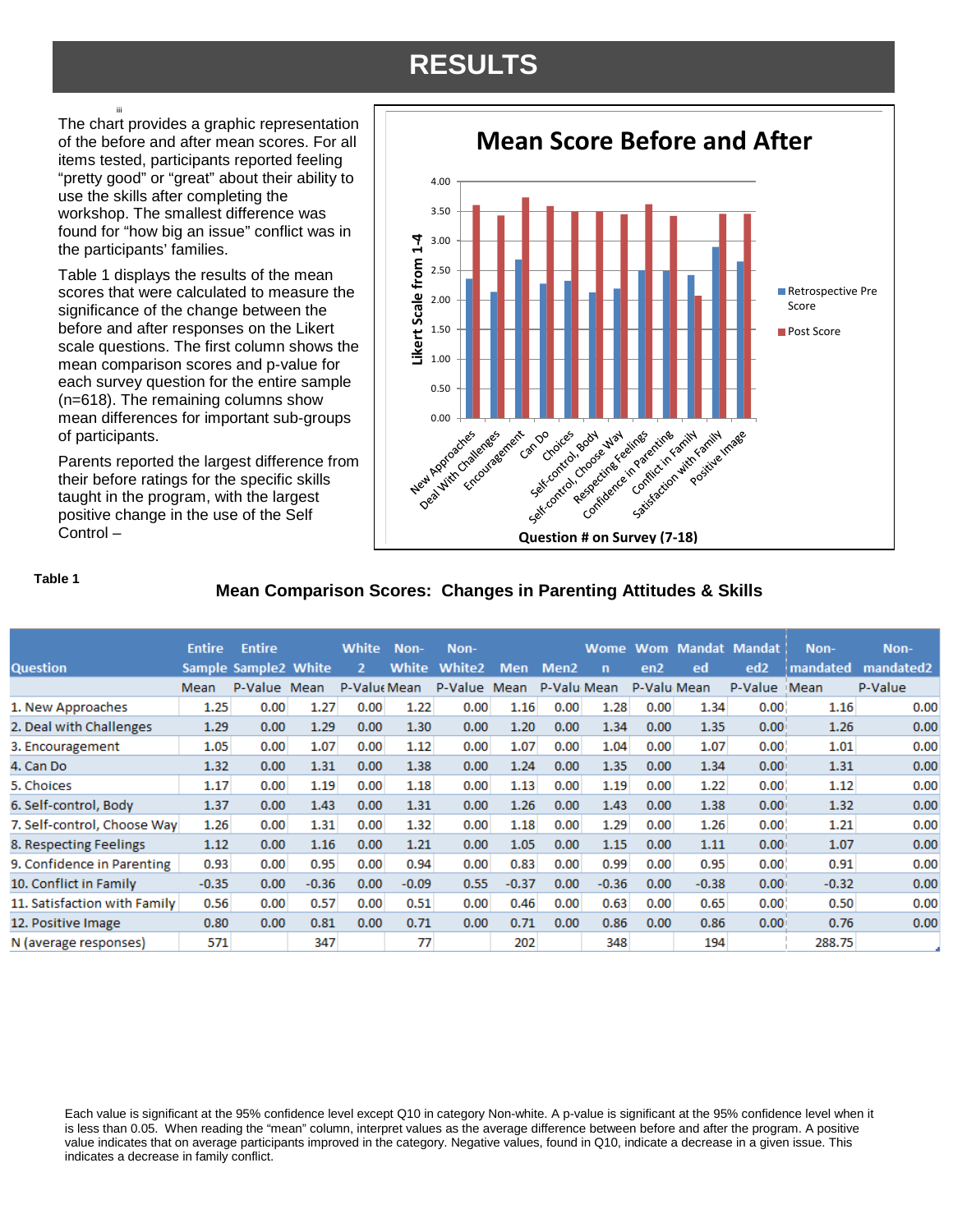## **ADDRESSING THE EVALUATION DESIGN**

All self-report surveys carry the risk of respondent bias. Individuals reporting on their own performance may over-estimate their gains for various reasons. Program administrators designed the evaluation process and survey attempting to mitigate these factors. All surveys are anonymous and co-facilitators are not permitted to be present during the evaluation to help encourage honesty.

Program administrators also recognize that some researchers encourage the use of a pre/post design in place of a retrospective design to address memory problems. However, a potential problem in a pre/post design is "response-shift bias," in which participants over-estimate their behaviors on the pre-survey and under-estimate their behaviors on the post-survey due to a change in frame of reference. This effect is avoided by using a retrospective survey. Despite the potential of "response-shift bias", a pre/post design is anticipated for the next level of evaluation for *PSWS.*

Finally, this evaluation design lacks a comparison or control group, which means it has not reached the "gold standard" for program evaluation.

# **CONCLUSIONS & FUTURE PLANS**

The statistically significant increases found in the mean comparison scores on skills indicate that *Parenting Skills Workshop Series (PSWS)* is effective in teaching parenting skills. The sub-samples studied also showed statistically significant increases. Women and "White" participants report the seemingly strongest increases in these comparisons and it is of interest to note that mandated and non-mandated participants score similarly. Additionally, parents reported statistically significant increases in their confidence in parenting, satisfaction with their families and how positive they feel about themselves as parents. Participants also reported a statistically significant increase in feeling included in the group, suggesting an important decrease in feelings of isolation.

The philosophical framework of the program is strength-based, intent on empowering families to make pivotal changes in cognition and behavior. Clearly, the participants respond positively to the theoretical framework of *PSWS*.

Program administrators continue to actively collaborate with faculty and peer experts in the fields of evaluation and parenting education, potentially expanding into an evaluation research project. Revisions to the survey instruments for a pre/post design are underway. Please contact us if you are interested in using the Parenting Skills Workshop Series, or are currently using Parenting Skills Workshop Series and are interested in participating in this evaluation project.

Many parties agree that the inclusion of a comparison or a control group in the evaluation design also would strengthen the results. Random assignment to treatment, however, raises concerns for mandated participants. Careful consideration and meticulous planning with stakeholders will be required before a control group could be implemented.

The significant results of these post/pre data provide the springboard for a more rigorous evaluation design.

### **Appendix A Cornell Cooperative Extension—Tioga County 2007-2019 Evaluation Report** *Chong Wei & Rebecca Ribeiro, MSW, 2010; 2019 Update: CU Prof. Maureen Waller, CU Grad. Student Nathan Robbins*

In an analysis of data from 2007-2019 PSWS workshops offered in Tioga County reveals that the participants (n=125) report statistically significant changes in their knowledge of and ability to use the parenting methods presented in the series. Participants reported greater satisfaction with their families, greater confidence as parents and an increase in their ability to try new solutions in various situations. Participants also reported a decrease in conflict in the family after completion of the PSWS.  $\begin{array}{ccc} \hline \text{ } & \text{ } & \text{ } \\ \hline \end{array}$ 

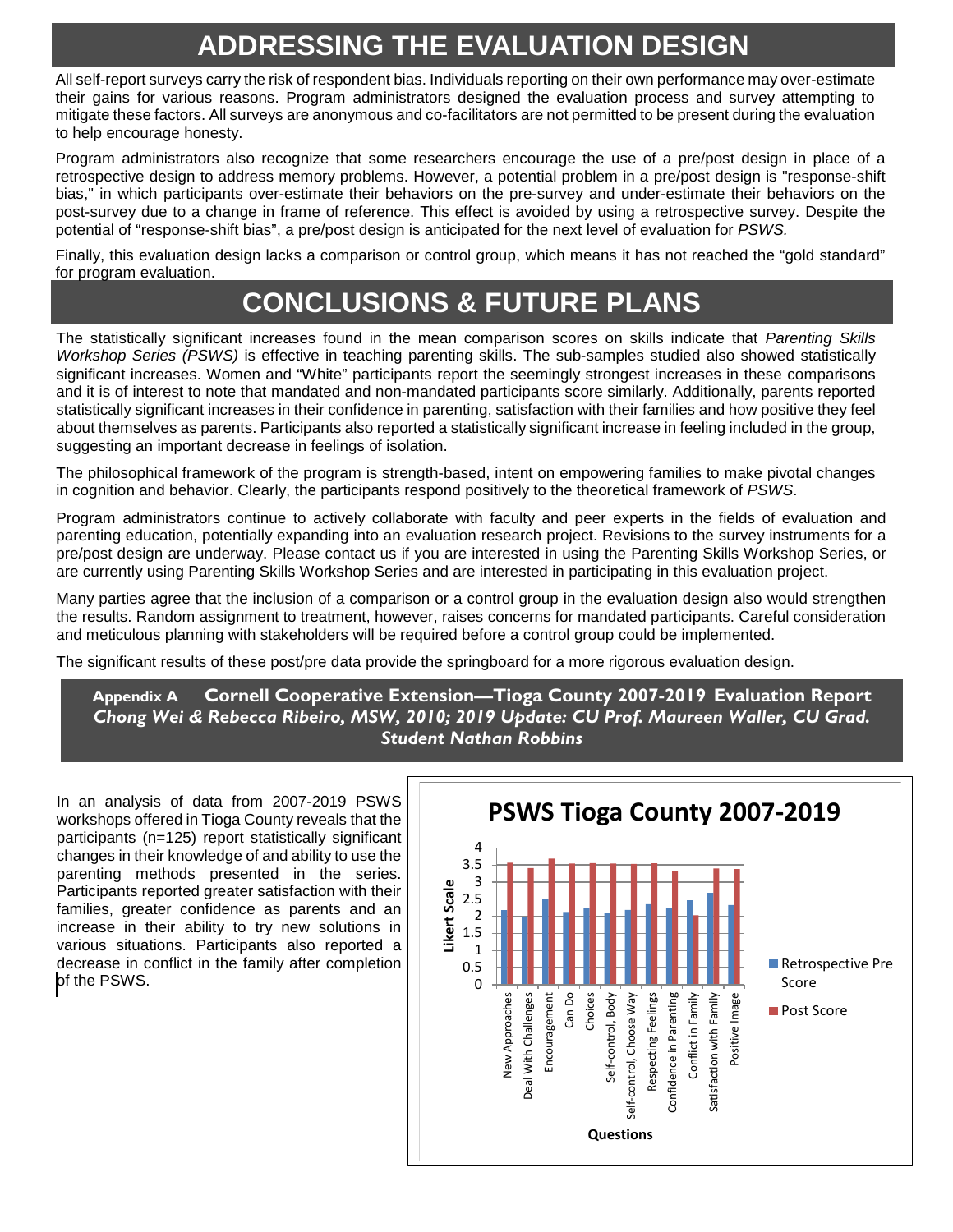### *Abstract*

A focus group study was conducted on December 5, 2007 with *PSWS* participants who had completed the workshop series the previous week. Eleven parents participated in the focus group. A cassette recorder was used to capture the 30-minute interview. A transcript of the interview was color-coded and themes and conclusions were identified. A phenomenological, line-by-line grounded-theory framework was used to analyze the data. Axial coding revealed several salient themes, presented in three tiers: *individual change, familial change*, and *community change.* Quotes from focus group study participants support the conclusions. Spring 2008

### **CHANGES ON THE INDIVIDUAL LEVEL**

*PSWS* **results in parents improving their self-esteem**. Parents are able to forgive themselves for making mistakes while self-determining to make better choices in the future. Parents teach each other skills that they have learned and also teach their children improved communication skills, reinforcing a positive self-image.

**"[I learned] to stop putting yourself down so much and start listening to some of the stuff that you might be doing."**

*PSWS* **promotes increased self-awareness as it encourages participants to exercise selfdetermination in implementing new skills***.* Parents observe themselves in action and can achieve pivotal insights about their behavior. The strengths-based foundation of *PSWS* promotes self-determination in implementing new skills and strategies for improved communication.

**"I'm not letting [my child] get away with everything; I'm teaching them to accept taking 'no' for an answer…"**

*PSWS* **reduces isolation, stress and provides a support network for parents**. Parents learn some parenting challenges are universal and find support as they face their unique challenges. *PSWS* also provides a supportive environment for parents as they change longterm patterns and implement changes in their parenting style.

**"I liked ...being able to ...sit down and work on our goals in our lives and our children's; and having everyone's input was important, without judgment."**

### **CHANGES ON THE FAMILY LEVEL**

*PSWS* **results in healthier families**. Parents find stress reduction, exercising more self-control when parenting and tuning into their child's needs helped them implement newly learned, child-friendly skills. *PSWS* promotes long-term, positive changes for families where participants model new behavior and teach new communication skills to their children.

**"….this group made me learn how to be patient…I'm not yelling anymore…"**

**Implementation of** *PSWS* **skills facilitates changes in parenting style which directly and positively impact both parent and child behavior.** Parents are able to observe significant, positive changes after implementing *PSWS* skills. Parents become aware of how their choices affect their children's behavior.

**"It's given me more of my child's perspective on the things that I do and how it actually affects them."**

#### **CHANGES ON THE COMMUNITY LEVEL**

**PSWS** is an asset to its community. Participants use improved communication skills in every level of social interaction, modeling effective behavior and emphasizing positivity with others throughout their community.

**"[PSWS works] not just with the kids, [but] with everybody around you...**

### **Appendix C Building Parenting Skills: A Program Evaluation** *Camille Tischler, PhD*

**Cornell Community and Rural Development Institute, Vol 8, No 1, Fall 2000**

#### *Executive Summary*

The *Parenting Skills Workshop Series* works "to replace impulsive behavior with rational behavior and ineffective or hurtful parenting styles with effective, child-friendly skills". Do program activities fit program theories, and are participants' perceptions and actions consistent with program goals? This evaluation showed that program activities are consistent with program theory, that participant thoughts and feelings about the program are positive, and that their experiences meet program designers' goals. While a thorough study of skill comprehension and application was not feasible, home visit facilitator data and the participant review of skills in the workshops provides evidence that, with some significant exceptions, participants do understand and use the skills.

Cornell Cooperative Extension-Tompkins County 615 Willow Avenue, Ithaca, NY 14850 www.ccetompkins.org

Anna Steinkraus, Parenting Education Coordinator Phone: 607.272.2292 ext. 145 E-mail: ams69@cornell.edu